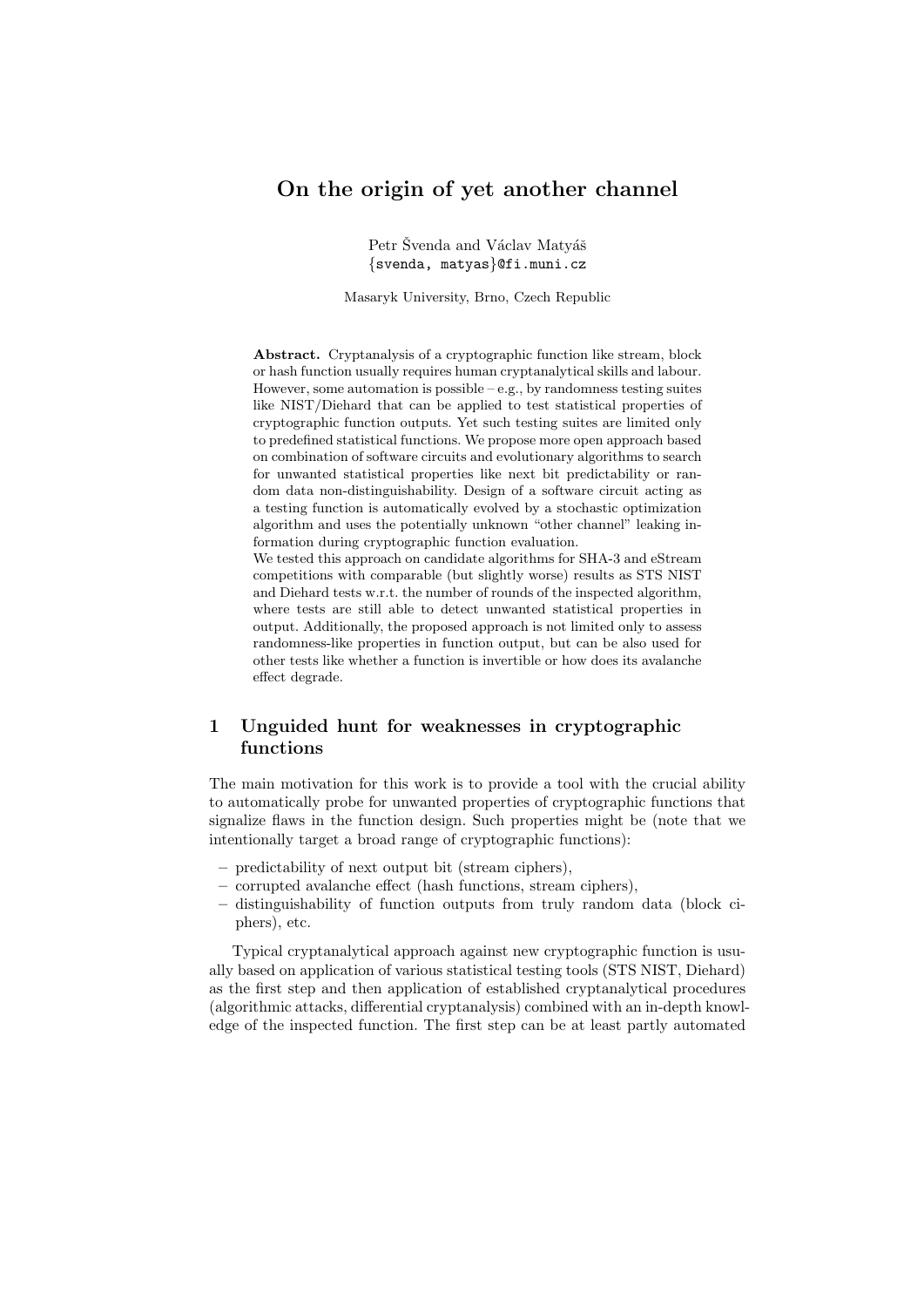and (relatively) easy to apply, but will detect only most visible defects in function construction or apply only to limited number of algorithm rounds. The second approach usually yields much stronger insight and detected more defects, but usually requires extensive human cryptanalytical labour. Additionally, general statistical testing tools are limited to a predefined set of statistical tests. That on one hand makes the follow-up analytical work easier if the function does not pass a certain test, yet on the other hand severely limits the potential to detect other defects.

We designed and tested an automated process that can be used in a similar manner as general statistical testing suites, but additionally provides the possibility to construct (again automatically) new tests. We represent "tests" as a hardware-like circuit with a software emulator to execute the circuit over given inputs and to compute outputs and evolutionary algorithms (EAs) to design the circuit layout ("wires" and "gates"). Although such an automated tool will not (at least for the moment) outperform a skilled cryptographer on particular cryptographic function, it still has two main advantages:

- It can be applied automatically against multiple different cryptographic functions with no additional human labour working implementation of the inspected function is sufficient.
- It may discover and use unanticipated information leakage "channels" from the function than those usually assumed by cryptographers.

We implemented the tool (more details given in Section 3) and tested our idea on SHA-3/e-Stream candidate functions (details are given in Section 4). Results are very similar to those obtained from NIST and Diehard test suites w.r.t. the number of rounds of the inspected function where tests were able to find some defects. Based on experience with behaviour and significance of results, we add detailed discussion about potential extensions, expressive power of an circuit and interesting behaviour detected (Section 5). Conclusions are given in Section 6.

## 2 Previous work

Numerous works tackled the problem of distinguisher construction between data produced by cryptographic functions and truly random data, both with reduced and full number of rounds. Usually, statistical testing with battery of tests (e.g., STS NIST [Ruk10] or Dieharder [Bro04]) or additional custom tailored statistical tests are performed. The STS NIST battery was used to evaluate fifteen AES (round 2) candidates, demonstrating some deviation from randomness in six candidates [Sot99]. In [TDcc06], detailed examination of eStream Phase 2 candidates (full and reduced round tests) with STS NIST battery and structural randomness tests was performed, finding six ciphers deviating from expected values. More recently, the same battery, but only a subset of the tests, was applied to the SHA-3 candidates (in the second round of competition, 14 in total) for a reduced number of rounds as well as only to compression function of algorithm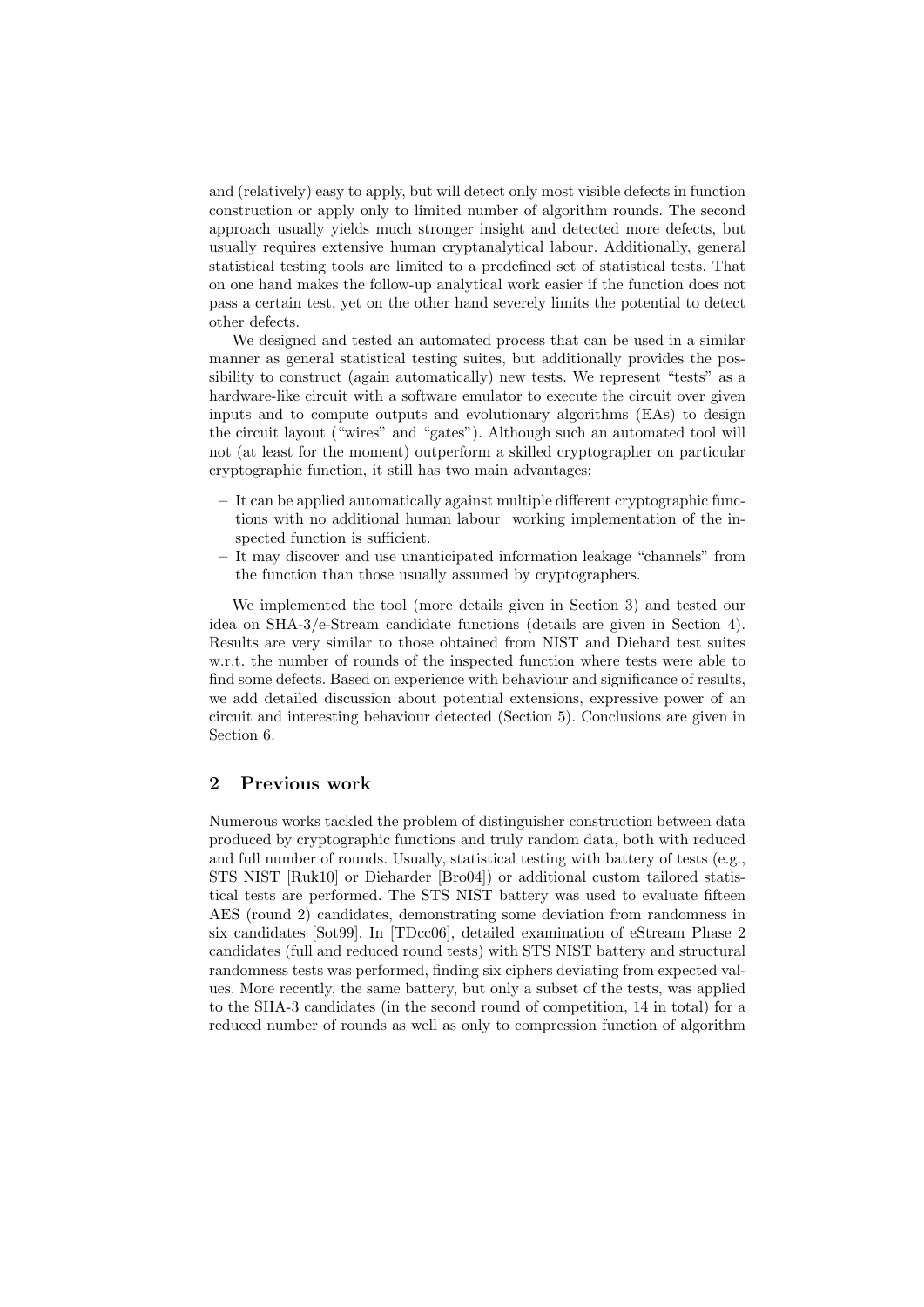[DEKS10]. Additionally, custom-built statistical tests based on strict avalanche criterion and others were used, resulting in estimation of relative security margins of candidates w.r.t. the number of rounds. [SDEK10] proposed a method to test statistical properties of short sequences typically obtained by block ciphers or hash algorithms for which some from STS NIST can not be applied due to insufficient length. Probabilities expressed by p-values are calculated for each short subinterval and improved method based on recalculation of expected probabilities is provided. Example results applied to selected block and hash functions are presented. 256-bit versions of SHA-3 finalists were subjected to statistical tests using a GPU-accelerated evaluation [Kam12]. Both algorithms and selected tests from STS NIST battery were implemented for the nVidia CUDA platform. Because of massive parallelization, superpoly tests introduced by [DS09] were possible to be performed, detecting some deviations in all but the Grøstl algorithm.

Stochastic algorithms were also applied in cryptography to some extent, focusing initially mostly on simple transposition and substitution ciphers or problems like efficient knapsack algorithm. A nice review of usage of genetic algorithms in cryptography up to year 2004 can be found in [Del04], a more recent review of evolutionary methods used in cryptography is provided by [PG11]. TEA algorithm [WN95] with a reduced number of rounds is a frequent target for cryptoanalysis with genetic algorithms [CVn05,Hu10,GHD07]. In [GHD07] a comparison of genetic techniques is presented, with several suggestions which genetic techniques and parameters should be used to obtain better results. We adopted the genetic programming [BNKF97] technique with steady-state replacement [LLL08]. An important difference of our approach from previous work is the production of a program (in the form of a software circuit) that provides different results depending on given inputs. Previous work produced a fixed result, e.g., bit mask in [CVn05,Hu10] that is directly applied to all inputs.

Structure of a software circuit resembles artificial neural networks (NN) to some extent. Notable differences are in the learning mechanism and in a high number of layers used in our software circuit (NN usually use only three). Recently, deep belief neural networks (DBNN) were proposed [HOT06] with the learning algorithm based on restricted Boltzmann machines that also use 5 or even more layers. Still, a software circuit uses mutation and crossover to converge towards an optimum instead of back propagation in case of classical NN or lay-by-layer learning algorithm for DBNN. Also, different functions may be computed inside every node in case of software circuit instead of weighted sum of DBNN.

### 3 Software circuit designed by evolution

Software circuit is a software representation of a hardware-like circuit with nodes ("gates") responsible for computation of simple functions like AND or OR taking inputs and providing outputs. Nodes are positioned in layers where outputs from the previous layer are provided as inputs to the nodes in the following layer by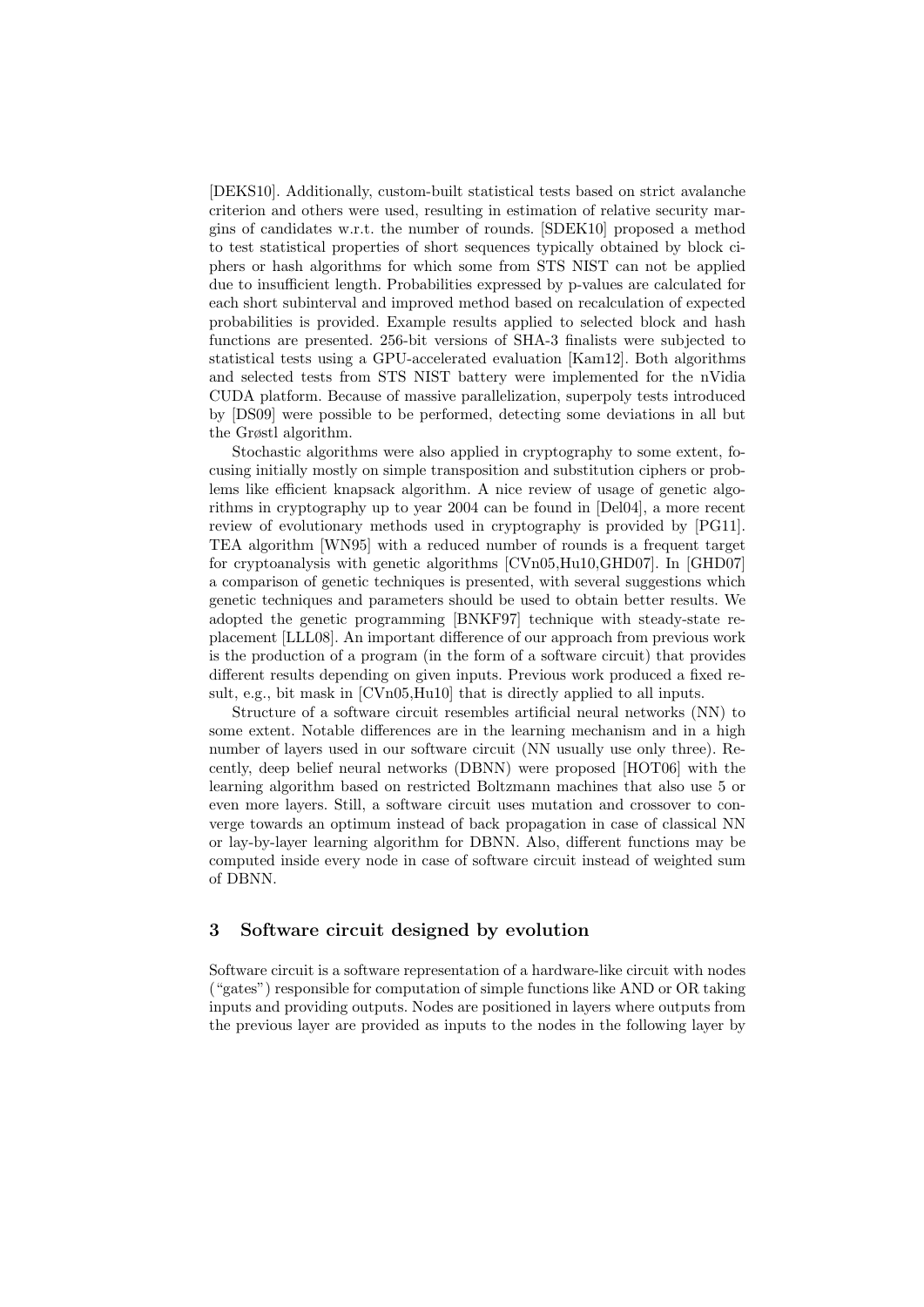connectors ("wires"). Input to the whole circuit is simulated as an output of the first layer of nodes and output of last layer is taken as the output of whole circuit. Connectors might connect node to all nodes from a previous layer or only to some of them.

Examples of such a circuit might be a Boolean circuit where functions computed in nodes are limited to logical functions or artificial neural networks where nodes compute the weighted sum of the inputs. Besides studying complexity problems, these circuits were used in various applications like construction of a fully homomorphic scheme [Gen10] or in design of efficient image filters [SSV12].

### 3.1 How to design circuit layout

Circuit evaluation can be performed by a software emulator that propagates input values, computes functions in nodes and collects outputs or possibly directly in hardware when FPGAs are used [SSV12]. Circuit design can be laid out by an experienced human designer, automatically synthetized from the source code or even automatically designed and then improved by an optimization algorithm. We use the last approach and combine a software circuit evaluated on a CPU (or also on GPUs) with evolutionary algorithms (EAs). The main goal is (somehow) to find a circuit that will reveal an unwanted defect in the inspected cryptographic functions. For example, if a circuit is able to correctly predict the  $n^{th}$ bit from a key stream generated by a stream cipher just by observing previous  $(n-1)$  bits, then this circuit serves as a next-bit predictor  $Ya<sub>0</sub>82$ , breaking the security of the given stream cipher. Note that a circuit need not to provide correct answers for all inputs – it is sufficient if a correct answer is provided with a statistically significant probability better than random guessing.

When combined with evolutionary algorithms (broader term than genetic algorithms, covers also stochastic algorithms inspired by nature evolution), the whole process of circuit design consists from the following steps:

- 1. Several software circuits are randomly initialized (randomly selected functions in nodes, randomly assigned existence of connectors between nodes) forming population of candidate individuals. Every individual is represented by one circuit. Note that such a random circuit will most probably not provide any meaningful output for given inputs and can even have disconnected layers (no output at all).
- 2. If necessary, generate new test vectors used later by a so-called fitness function for evaluation.
- 3. Every individual (circuit) in the population is emulated and obtained outputs are evaluated by the fitness function that will assign a rating based on how well does this individual perform in solving a given task (e.g., what fraction of inputs were correctly recognized as being output of stream cipher rather than completely random sequence).
- 4. Based on the evaluation provided by the fitness function, a potentially improved population is generated by mutation and crossover operators (genetic algorithms) from individuals taken from the previous generation. Design of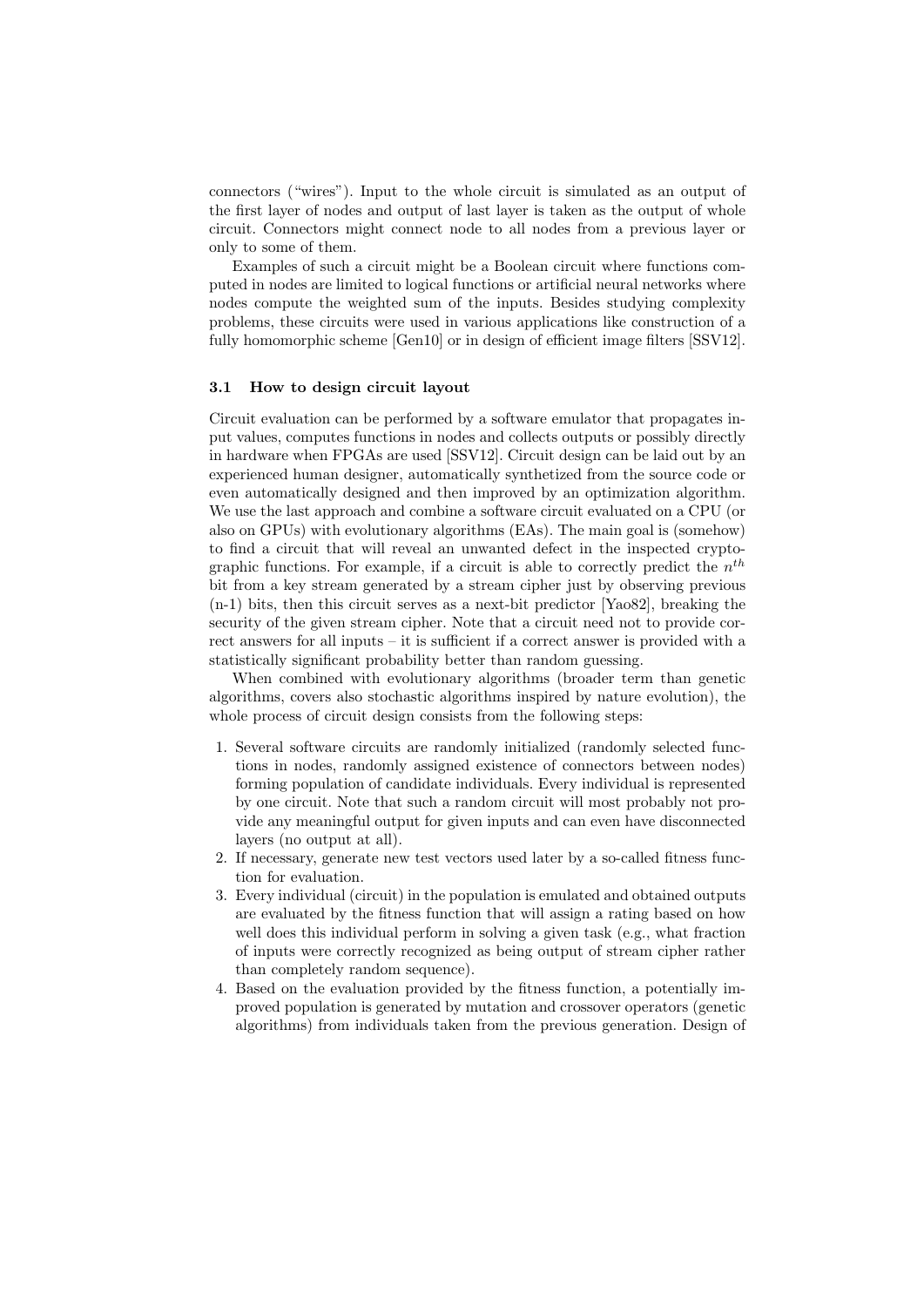every individual (circuit) may be changed by changing operations computed in nodes or add/remove connectors between nodes in subsequent layers.

5. Repeat from step 2. Usually hundreds of thousands or more repeats are performed, therefore the evaluation of a single circuit in step 3 must be fast enough (currently, we are in the milliseconds range).



Fig. 1: Software circuit with input nodes  $(IN_x)$ , inner nodes, output nodes (x OUT) and connectors. Note that not all input or output nodes need to be used as well not all inner nodes need to output any value.

#### 3.2 How to evaluate circuit performance?

Evaluation of a circuit performance is a crucial yet tricky part of the proposed process. Evaluation of a circuit is so called "supervised teaching" – we have pairs of inputs and expected outputs (given by a "teacher"). Outputs from a circuit for given inputs are compared with expected outputs and circuit performance is then graded accordingly. When done incorrectly, the process will not provide a circuit solving the expected problem. The progress may fail at least on two fronts:

1. Improperly defined problem to be solved by circuit. For example, if we define a problem to be solved so that there is more than one correct answer (e.g., to find a preimage for a given hash function output) and yet we insist only on one particular preimage being correct (although other values also provide same hash), the circuit will not be able to converge towards a working solution, even though the hash function is invertible. Alternatively, a problem may be too hard to be solved, yet a working solution for a limited number of rounds still would be of interest from the cryptanalysis perspective. Finally, a circuit may seem to be solving the problem, yet we do not learn anything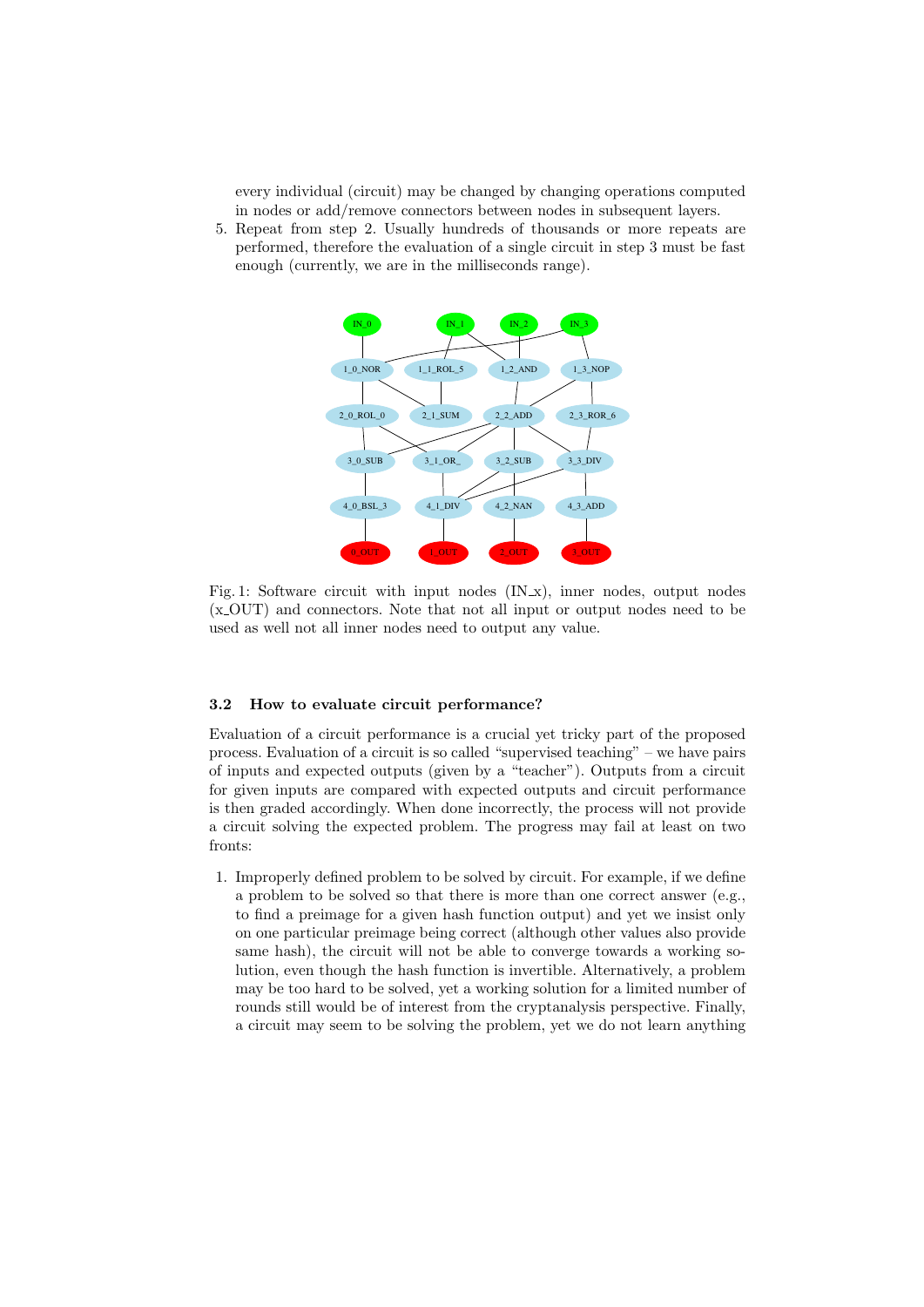about the function itself – so called "overlearning"). E.g., if we ask the circuit to distinguish between a function output and a completely random value, but we do not change the test vectors, so we just learn which particular test inputs belongs to which category and achieve a very good performance on the testing set, but not on new verification data.

2. Unsuitable settings for EAs to progress towards a better solution (usually caused by an improper fitness function or insufficient amount of computational time). EAs work well where a gradual improvement with small steps towards a better solution is possible. Problems for which you either have a solution that solves it at once or you have nothing are not suitable. For example, defining fitness function as binary YES (all output bits of circuit match expected bits) or NO (otherwise) will hamper EA chances to find a working solution. A better approach is to calculate fraction of bits that match over many different tests vectors (input, expected output). Last but not least, changing the test vectors either too often (EA fails to adapt) or too infrequently (EA will overlearn) can lead to dead ends.

So far, we adapted the following problems to be tested by a circuit, with results presented for the first one (random distinguisher) in Section 4:

- 1. Random distinguisher the circuit input is a sequence of bytes produced either by the inspected function or generated completely randomly and the output is the guessed source (e.g., if the Hamming weight of circuit output is higher than  $\frac{1}{2}$  than it is the function output, otherwise it is a random sequence). A circuit is successful if able to distinguish function outputs from random sequences significantly better than by random guessing. Truly random sequences were taken from the Quantum random bit generator service  $[STS+08]$ .
- 2. Next bit predictor the circuit input is a vector of n bits taken from an output of the function (e.g., stream cipher) and the expected circuit output is the value of the  $(n+1)th$  bit. The problem can be relaxed to the prediction of multiple bits, Hamming weight or other property of following byte(s). A circuit is successful if able to predict correct value(s) significantly better than by random guessing. A typical target would be some keyed function with an unknown key, yet unkeyed functions can be targeted as well – caution must be taken to prevent a circuit simply learning the unkeyed function itself and use it to compute the expected output.
- 3. Strict Avalanche Criterion defector the avalanche effect property of function F (e.g., hash) expects half bits to flip in the output on average, even for a single bit change in the input. The input for the circuit is a sequence of bytes X. Expected output from the circuit is such a sequence Y that will produce significantly more (or less) bit flips than expected when processed by a function (Hamming distance  $(F(X), F(Y)) >> |X|/2$ ). A special care must be taken not to let circuit just learn the function itself.

Note that an interpretation of a circuit output might not be just an exact match to the expected value. Even when only Yes or No is expected, one can let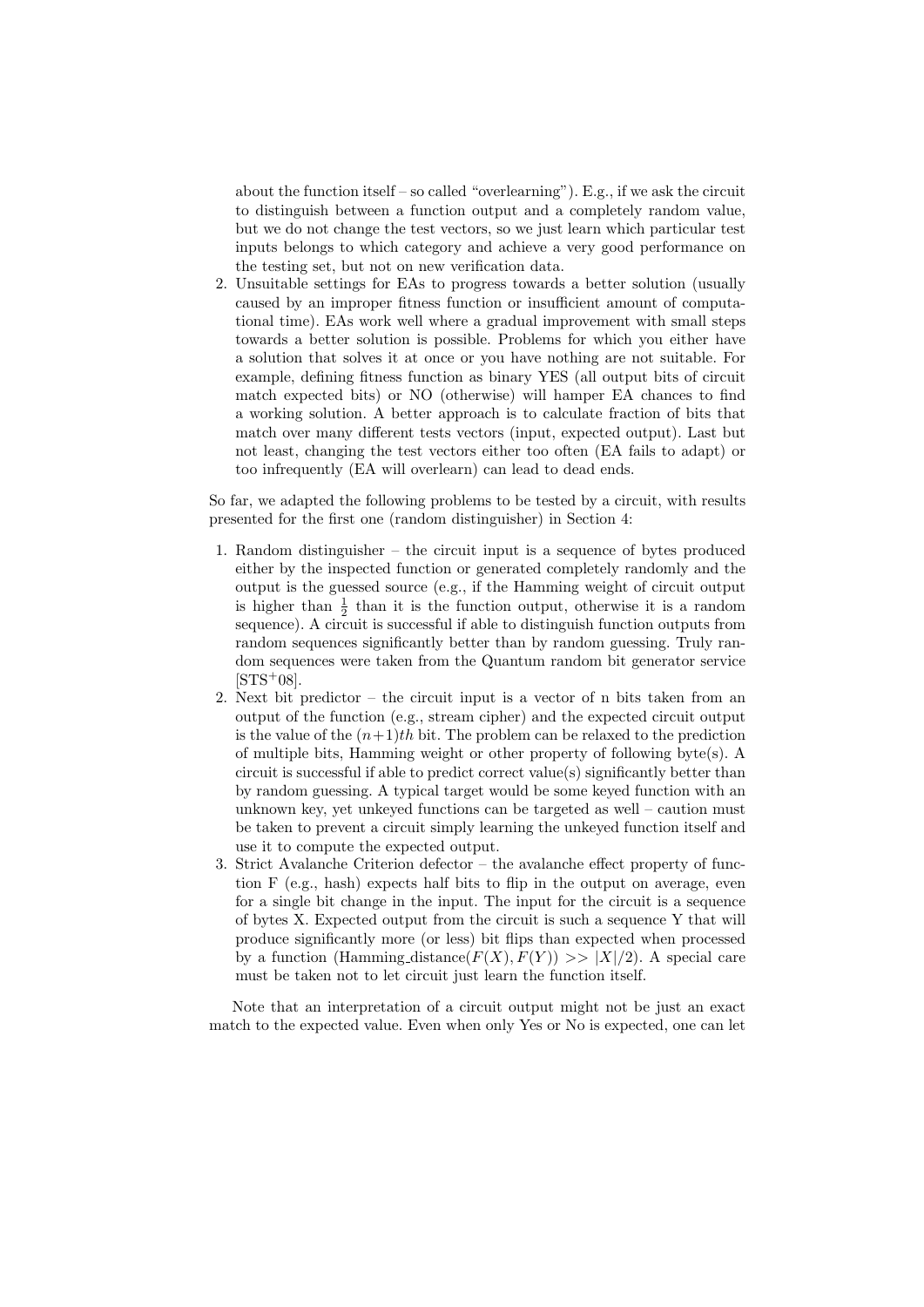the circuit to encode its answer into a bit value/Hamming weight/majority value of the circuit output, as such a less strict matching allows for multiple ways how the circuit can signalize Yes answer and gives more flexibility to the EA.

### 3.3 Practical implementation

We implemented our evaluation software circuit both on CPU and GPU combined with the GAlib optimization library [GL207]. Significantly larger test vectors are possible  $(10^5 \text{ instead of } 10^3)$  with a GPU implementation (nVidia CUDA), where many different evaluations can be executed in parallel with negligible performance impact. On average, a 70x speedup w.r.t. CPU implementation was achieved. Additionally, we use BOINC infrastructure to perform distributed computation with more thousand CPU cores and 16 nVidia GF 465 cards. One of well described problem of neural networks is difficulty to understand the resulting solution. To ease understanding of our software circuits, we implemented an automatic removal of nodes and connectors that do not contribute to the resulting fitness value, transformation into the Graphviz dot format for visualization and also transformation into a C program source code that executes the functionality of a particular circuit without the need to run circuit emulator. For start, we used following elementary operations for nodes: no operation (NOP), logical functions (AND, OR, XOR, NOR, NAND), bit manipulating functions (ROTR, ROTL, BITSELECTOR), arithmetic functions (ADD, SUBS, MULT, DIV, SUM), read specified input even from internal layer (READ) and produce constant value (CONST). Typical initial settings for software circuit parameters were: 5-8 layers, 16-32 input nodes, 16-32 nodes in internal layer, 1-16 output nodes. Typical settings for EA parameters were like: 20 individual in population, 1000 test vectors (CPU version), 0.05 probability of mutation, and 0.5 probability of crossover.

# 4 Results for eStream/SHA3 candidates

The approach described above was tested on candidate function for eStream [ECR04] and SHA-3 [SHA07] competitions. The big advantage came with availability of implementations with the same programming interface (API) for all candidates – one can automatically test (e.g., random distinguisher) on large number of functions without need to change (significantly) corresponding code.

Presented results serve as a baseline over multiple functions rather than the best result we can achieve against particular function. Because of the significant number of inspected functions parametrized additionally with different number of rounds and multiple parallel runs for every such a combination, we were not able to optimize for best results for every separate function. Indeed, we were able to obtain improvements (better distinguishing rate) for selected functions where we selectively applied more optimizations. For example, when circuit with memory (see Section 5) was used against Decim limited to three rounds, distinguishing success rate raised from 0.53 to 0.62.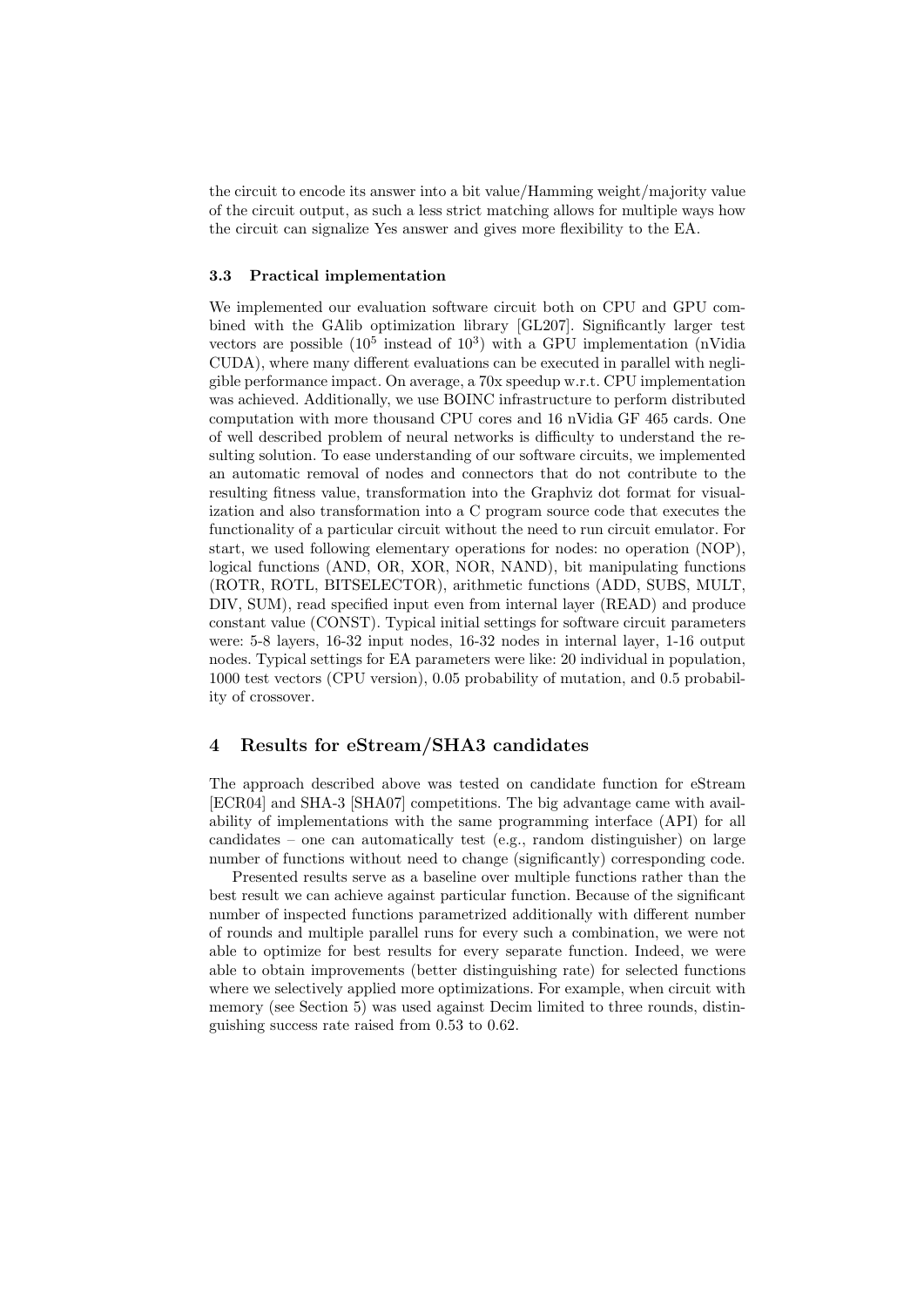#### 4.1 eStream candidates

From 34 candidates in the eStream competition, 23 were potentially usable for testing (renamed or updated versions, problems with compilation). For start, we limited ourselves to only 7 of these (Decim, Grain, FUBUKI, Hermes, LEX, Salsa20, TSC) having structure allowing reduction of complexity by decreased number of rounds in a straightforward way.

In this work, we aim to obtain a software circuit capable of correctly distinguishing between a stream of bytes generated by a eStream candidate function with an unknown key and stream of truly random bytes. We worked with three scenarios with respect to the frequency of key change:

- 1. Key is fixed for all generated test sets and vectors. Even when test sets change, new test vectors are generated using the same key.
- 2. Every test set was generated using a different key. All test vectors in a particular test set are generated with the same key.
- 3. Every test vector (16 bytes) was generated using a different key.

| Function name<br>(total rounds) | Rounds detectable by NIST<br>(run/set/vector) | Rounds detectable by circuit<br>(run/set/vector) |
|---------------------------------|-----------------------------------------------|--------------------------------------------------|
| Decim $(8)$                     | 5/5/2                                         | 3/3/1                                            |
| FUBUKI (4)                      | 0/0/0                                         | 0/0/0                                            |
| Grain $(13)$                    | 2/2/0                                         | 2/2/0                                            |
| Hermes $(10)$                   | 0/0/0                                         | 0/0/0                                            |
| LEX(10)                         | 3/3/3                                         | 3/3/3                                            |
| Salsa $20(20)$                  | 2/2/0                                         | 2/2/0                                            |
| TSC (32)                        | 10/10/10                                      | 10/10/10                                         |

Table 1: Results for eStream candidates.

# 4.2 SHA-3 candidates

Similarly, we tested also SHA-3 competition candidates. From 51 candidates for the first round, only 42 were potentially usable for testing due to compilation problems, source code size, speed etc. We limited ourselves to 18 candidates that can be easily limited in complexity by decreasing the number of internal rounds and while the full (unlimited) version produced a random-looking output, their most limited version did not. Following candidates were considered: ARIRANG, Aurora, Blake, Cheetah, CubeHash, DCH, Dynamic SHA, Dynamic SHA2, ECHO, Grøstl, Hamsi, JH, Lesamnta, Luffa, MD6, SIMD, Tangle and Twister.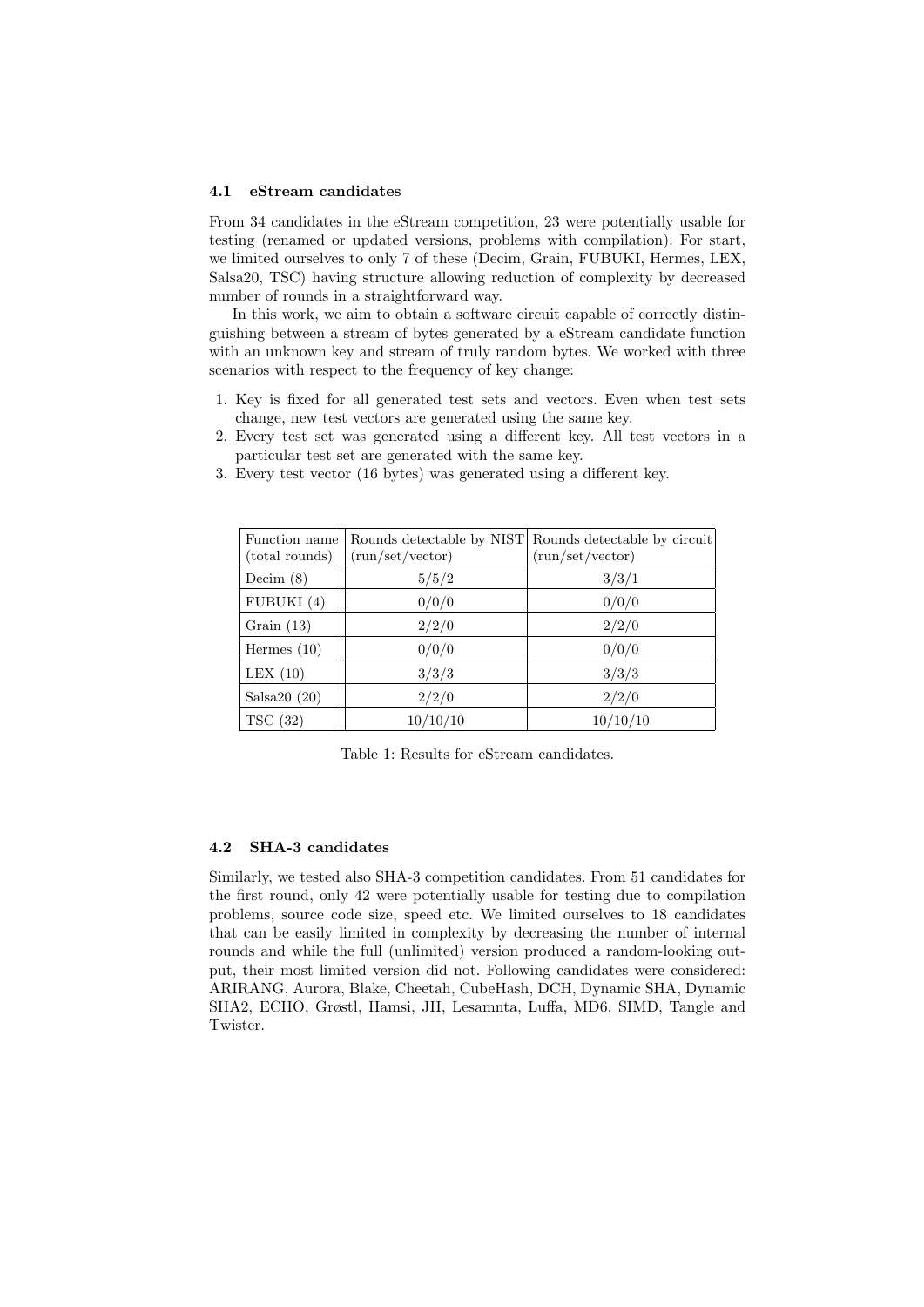| Function name<br>(total rounds)          | ↤<br>75<br>ARIRAN | Aurora         | $\left( \frac{4}{3} \right)$<br>Blake | $\widehat{16}$<br>Cheetah | $\widehat{\infty}$<br>$\mathbb{C}$ ube $\rm{Hash}$ | $\bigoplus$<br>FO | $\overline{16}$<br><b>SHA</b><br>Jynamic | 42<br><b>SH</b><br><b>ynamic</b> | $\widetilde{\mathcal{E}}$<br>ECHO | $\Xi$<br>Grøstl | $\widehat{\mathfrak{m}}$<br>Hamsi | (42)<br>H | (32)<br>Lesamnta | $\circledast$<br>Luffa | (104)<br>MD <sub>6</sub> | ਚ<br>SIMID | (08)<br>Tangle | ම<br>Twister |
|------------------------------------------|-------------------|----------------|---------------------------------------|---------------------------|----------------------------------------------------|-------------------|------------------------------------------|----------------------------------|-----------------------------------|-----------------|-----------------------------------|-----------|------------------|------------------------|--------------------------|------------|----------------|--------------|
| Rounds detectable<br>by STS NIST         | 3                 | 3              | 1                                     | 5                         | 1                                                  |                   | 7                                        | 12 <sub>1</sub>                  | $\overline{2}$                    | 3               | 1                                 | 6         | 3                | 7                      | 9                        | 1          | 22             | 7            |
| Rounds detectable<br>by software circuit | 3                 | $\overline{2}$ | $\theta$                              | 4                         | 0                                                  |                   | 7                                        | 10                               | 1                                 | $\overline{2}$  | $\Omega$                          | 6         | $\overline{2}$   | 7                      | 8                        | 0          | 22             | 6            |

Table 2: Results for SHA-3 candidates.

### 4.3 Discussion

Detailed results including the circuits found, analysis of some of them and details for the STS NIST settings can be found in this paper supplementary data<sup>1</sup> and [Ukr13]. The following main points were observed:

- 1. The circuit providing good distinguishing results for the particular combination of function, number of rounds and used key usually significantly decrease in success rate when function or even key is changed. Therefore, whole process of the evolution to particular combination is to be perceived as a test in some cases.
- 2. Not all operations and connectors are relevant for the circuit performance. Irrelevant components can be automatically pruned out, easing understanding of the circuit.
- 3. STS NIST is better in detection of statistical deviances than proposed approach for multiple SHA-3 candidates, but usually only one more round.

## 5 Increasing the expressivness of the circuit

Previous section provided us with the baseline results for the wide range of functions. We layed out the following metrics to measure the success of the proposed approach:

- 1. Proposed approach should have the power to express statistical tests used in STS NIST battery (i.e., test from NIST can be encoded in the form of software circuit, but not necessarily automatically by genetic programming).
- 2. Proposed approach should provide at least same results (w.r.t. number of rounds of limited function) as the STS NIST battery. Preferably, there should

<sup>1</sup> Detailed results can be found at http://www.fi.muni.cz/~xsvenda/papers/ spw2013/.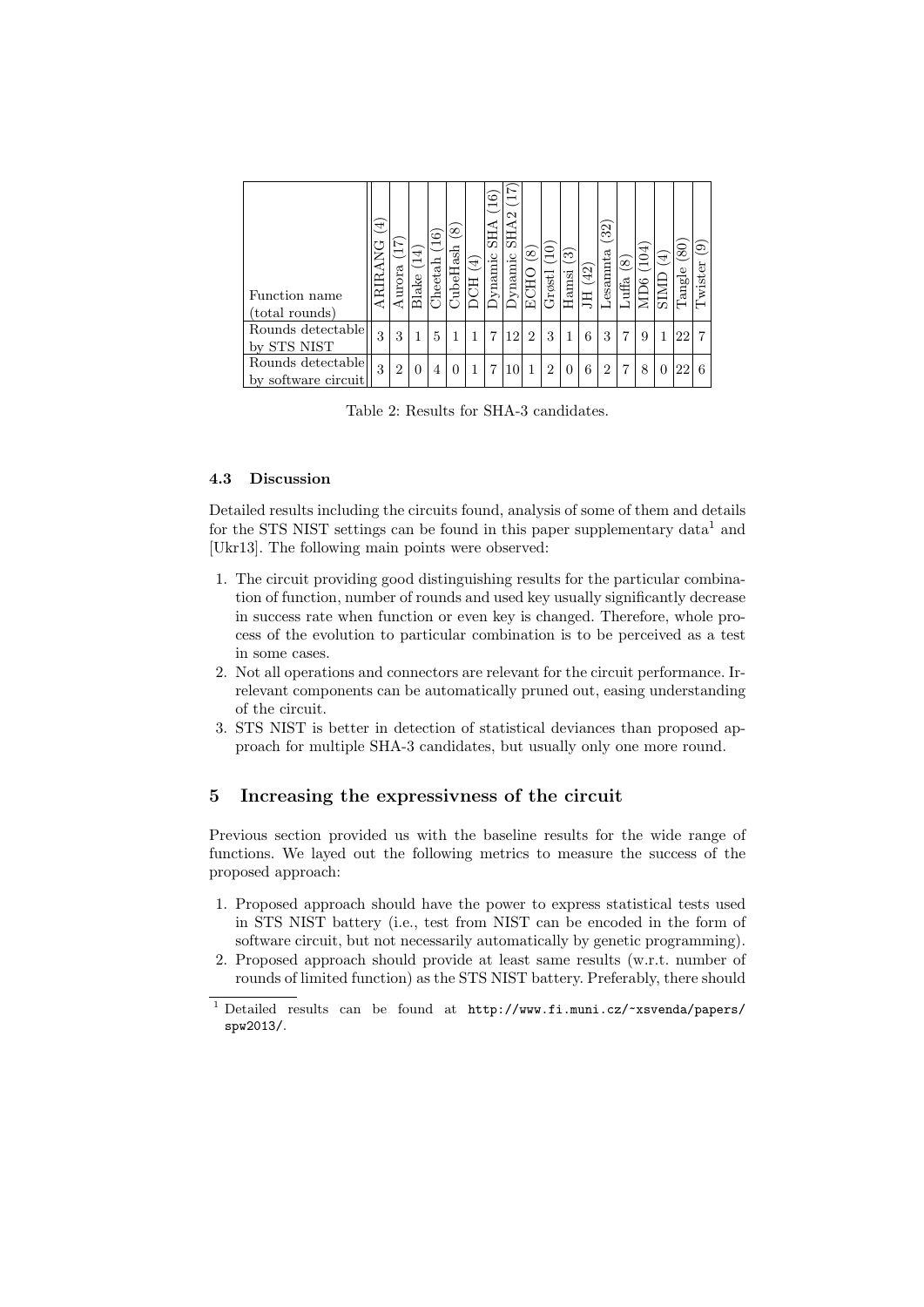be at least one (cryptographic) function with the number of rounds limited to N, where STS NIST fails to detect significant defects in sequence, but proposed approach does.

- 3. Proposed approach may fail to achive same results as the STS NIST, but then should provide other significant advantage like smaller computation or memory requirements or requiring significantly less input data (thus allowing for use as function's online tester).
- 4. Provide better distinguishing success rate when combined with STS NIST then STS NIST provides alone (approach is providing additional test coverage not provided by STS NIST, even when approach alone cannot distinguish with better probability than STS NIST).

Generally, we achieved points 1 (when extension with memory is considered, see Section 5) and 3, in some cases achieved point 2 and failed yet to achieve point 4. Basic version of the proposed approach uses inputs only 16-32 bytes long. Note that constructing distinguisher between function output and truly random data based on as short sequence as 16 bytes is significantly more difficult than same task for long sequence. At first, longer sequence decrease the impact of small fluctuation of both random data and function's output (e.g., if there is inbalance of number of zeroes and ones by only one bit in 16 bytes, it is  $1/128$  of whole input, making it relatively significant difference, even when one can completelly expect such a situation in truly random data. Contrary, if 1 000x1 000 000 bits are used (STS NIST), such a difference is insignificant). Second, function's output can produce periodic behavior easily detectable in longer data stream, but completely invisible in 16 bytes only. Indeed, when data for STS NIST battery is generated in such a way that change key every 16 bytes, proposed approach provides exactly same results on the tested functions.

To further improve performance of the evolutionary circuit, we propose additional extensions of the basic version presented before. Note that as modification of a circuit is based evolutionary algorithms, performance may be increased by application of generic techniques for faster convergence towards the optimal solution like modification of EA parameters. We will not cover these techniques here. Note that increasing the circuit expressiveness may actually decrease the convergence speed for easier problems as search space is usually increased by such a technique.

We can divide such techniques into several groups:

- Techniques to increase amount of data processed by the circuit: READX, memory (block-based, bit-based), circuit providing formula with expected occurrence counter
- Techniques to increase expressivity of circuit: loops, circuit of circuits
- Techniques to increase complexity of functions used by the circuit: linear genetic programming inside node, code fragments inside node, complex instruction from known tests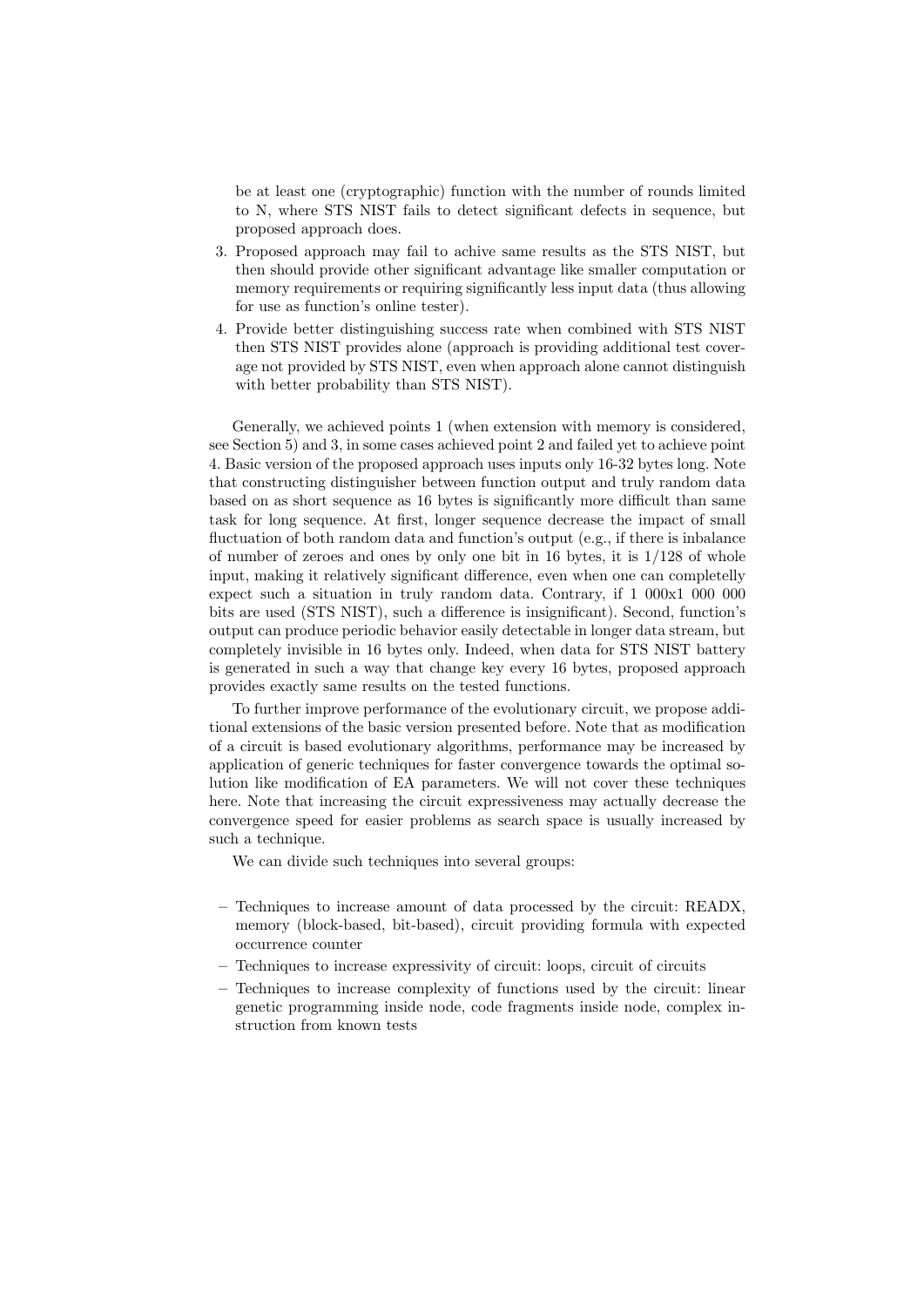### 5.1 Techniques to increase an amount of data processed by the circuit

Previous results were provided for the situation where circuit perform distinguisher was based on 16 input bytes only – significant disadvantage w.r.t statistical batteries processing from tens up to hundreds of megabytes of data. With such a setting, it is significantly harder situation for the evolutionary circuit to find a working distinguisher. Therefore, we propose several techniques how circuit expressivity and amount of data used can be expanded.

Possibly easiest way how to provide more data to circuit is to introduce additional instruction (called READX) which provides one of the input byte from the circuit's inputs directly to the function node with READX instruction. One may perceive such an instruction as a direct wire between node and requested input. Such an input can be already encoded by the circuit, but for the price of several NOP instructions. With a special instruction, input is directly accessible and more importantly, length of circuit's input can be more than the size of input layer as READX can obtain any value from it. Human interpretation of circuit with READX instruction is straightforward. However, if the input data should be enlarged by e.g., one hundred input bytes, one hundred READX instructions must be present in the circuit to process all inputs by the circuit (but not all inputs bytes are relevant for a distinguisher).

More promising, but also more complicated (also from the perspective of the interpretation of well performing circuit) is introduction of a memory. Instead of circuit processing whole input in a single run, input is divided into B blocks with same length N and processed one by one. Circuit is extended by additional M inputs and M outputs (same number). Outputs from a processing block  $B_i$  are provided as inputs for the block  $B_{i+1}$ , together with N inputs from test vector. Such an extension provides possibility to extract some statistics from input block  $B_i$ , store it into the memory M and later combine with statistics from following blocks. Most importantly, test vector length can be significantly increased and all input bytes are directly processed by the circuit. Final output (distinguisher) is then based on memory and last input block. We already obtained preliminary results for such a modification which shows better results (better distinguishing ratio) than single-run circuit. Note that longer input test vector also increases circuit's execution time accordingly.

Finally, one can incorporate circuit into bigger framework which will perform part of the computation and evaluation separately. If evolutionary circuit is providing working distinguisher, this distinguisher must be based on some redundancy in input stream of a tested function which is not present in truly random data. Such a redundance is expressed (if found) by some formula encoded inside the circuit. Circuit's output is then interpreted not directly as distinguishing verdict (truly random data or function data), but only as classificator of input data into one of several categories  $C_1, ..., C_n$  (e.g., if circuit provide one output byte, then classifies into 256 categories). If multiple inputs are given to a circuit and classified, particular distribution over categories  $C_i$  is obtained. The goal is to find such a circuit, which will provide significantly different distribution  $D_f$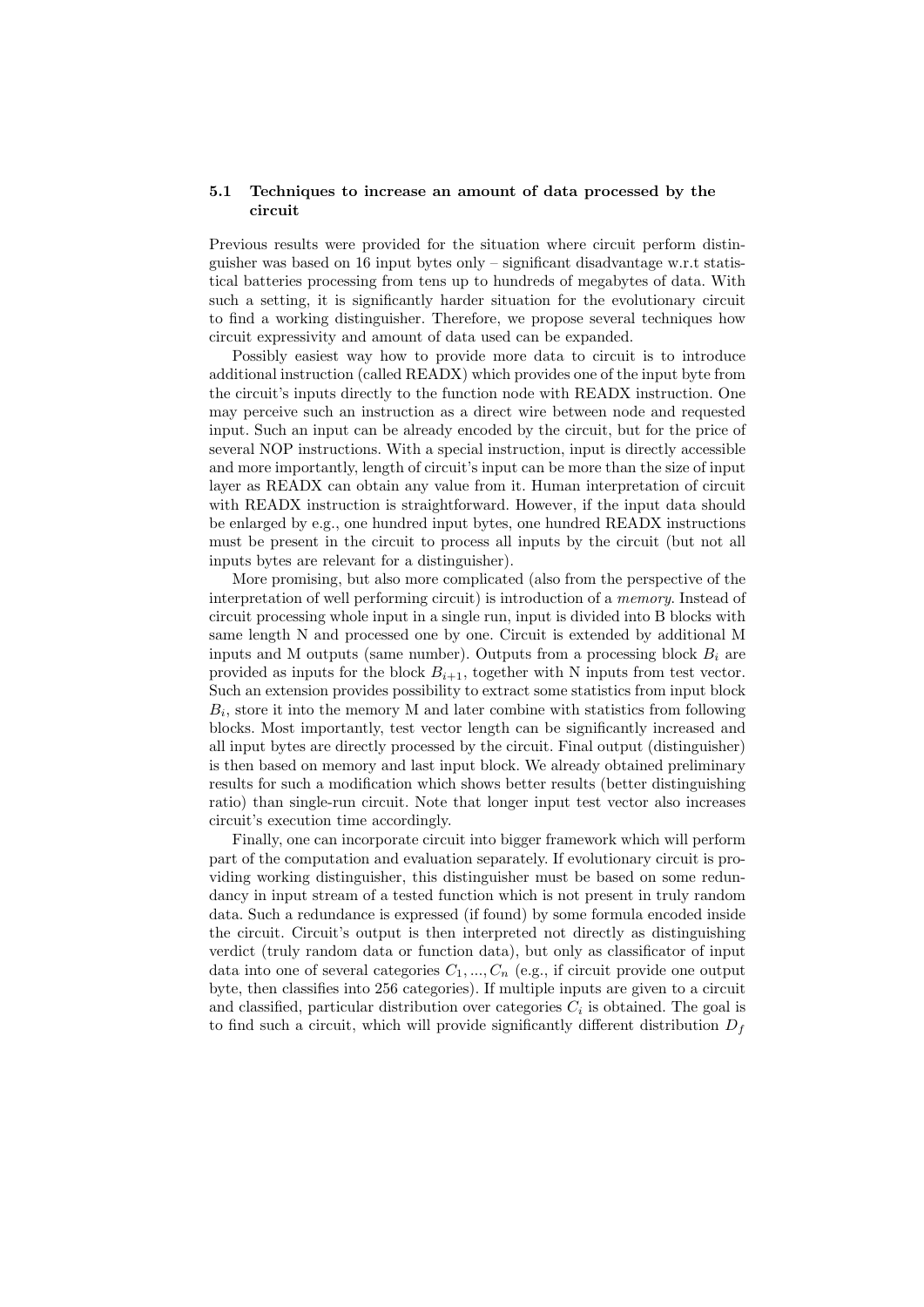of categories  $C_i$  for inputs coming from the tested function f then a distribution  $D_r$  produced by the inputs taken from truly random data. If such a circuit can be found, input stream of data (multiple inputs) are signalized as function's output if significant deviation from pre-computed distribution  $D_r$  is detected in  $D_f$  and signalized as truly random data otherwise (with given confidence level). Fitness function is again defined as a ratio of correctly classified test vectors from presented test set. Note that test vectors now need to be extended from single input block to multiple input blocks take from same source (function or random data) – single input block would provide only very crude distribution D. Also, much longer input data are naturally provided to circuit to facilitate decision.

#### 5.2 Techniques to increase inner functions complexity

Set of operations available to software circuit design can be extended from elementary operations like Boolean functions or simple arithmetic operations to code fragments automatically extracted by parser from implementation of inspected function with hope of achieving better results than NIST/Diehard batteries. Previously described circuit constructions used very simple operations like AND, MULT or SUM in the circuit processing nodes. When a circuit needs some more complex operation, it needs to be constructed from these simple blocks, occupying multiple layers and connectors. Potentially, a better performance in weakness hunting can be obtained if the set of allowed operations are extended by the more complex ones. As a particular cryptographic function is inspected, sub-operations of this function might be viable candidates for such a complex operations. However, selection of such an operation requires some knowledge of the function itself, hampering advantages of fully automated approach.

We propose to keep with the fully automated approach and let sub-operations be extracted from an existing implementation of the inspected function automatically. Once extracted, evolution algorithm is allowed to select these fragments as the function for processing nodes and emulate these fragments on inputs if selected. Note that by partial execution, we do not aim to replicate exact behaviour of target code (same output for same input), but rather to provide similar code that can be applied over any input data provided by rest of circuit.

For practical verification of this idea, we choose implementation of target function (e.g., stream cipher) in the Java language with advantage of humanreadable bytecode generated directly by Java compiler and disassembler (javac g, javap -c). Resulting file with text representation of bytecode is automatically parsed and any subpart of code described by triple *[method\_name, start\_instructi*on offset and end instruction offset can be emulated by simple stack-based execution machine.

Several challenges need to be tackled with such a partial execution:

– Handling of method inputs – in regular program execution, method arguments are pushed to stack before method call. If method is to be executed from the middle, stack with arguments has to be filled by other means. In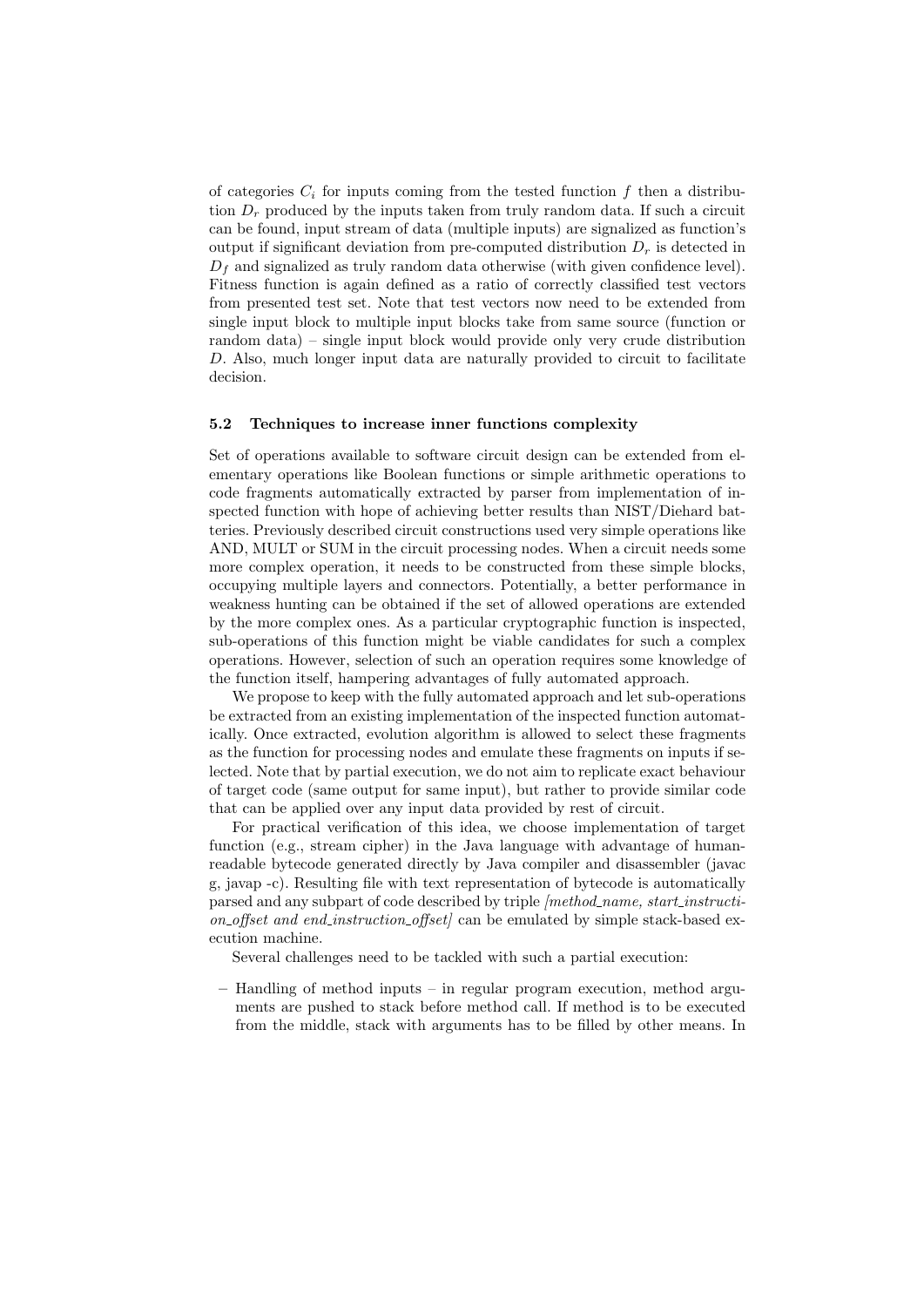our implementation, part of values provided by previous layer via connectors is stored into stack before partial execution is performed.

- Bottom of the stack is reached before end of execution because not all instructions in method are executed (e.g., push), bottom of the stack might be reached prematurely as the current instruction to be executed expects value(s) on stack whereas there is (are) none. In our implementation, we simply ignore the instruction in case of not enough arguments are present on stack.
- Handling of global arrays in case when global arrays are used to load and store values during execution, such memory structures must be prepared and set before first access. In our implementation, part of values provided by previous layer via connectors is used. Also, instruction is ignored when data necessary for emulation are not present.
- Form of the output from a partial execution emulated by given node. More specifically, which byte (or multiple bytes) should be provided as nodes output? In our implementation, we simply take value at the top of the stack as output.

Note that challenges described above are solved in ad-hoc manner and may fail to execute many instructions from original code. Still, if target function itself uses e.g., finite field multiplication (FFMul in AES) partial execution described above will enable software circuit to directly execute such an operation.

Once execution stack described above is available, fragments can be taken not only from existing code, but can be also generated randomly. Every fragment in the node will then consist from several bytecode instruction emulated over node's input – technique known as linear genetic programming.

Another options are to use parsers like the ANTLR parser generator [PQ94] or ASTParser [KT06], alternatively BytecodeParser [God12] working directly on the bytecode level, thus easing emulation later. Optionally, one may use language supporting reflection and allowing for runtime code modification. However, this will decrease the evaluation speed of a single circuit (w.r.t.  $C/C++$  performance) and prevent a GPU-based acceleration. Note that a large number of candidate circuits needs to be evaluated; otherwise EAs are unlikely to find a viable solution.

# 6 Conclusions

We proposed a general design of a cryptoanalytical tool based on genetic programming and applied it to the problem of finding a random distinguisher for several stream ciphers (with a reduced number of rounds) taken from the SHA-3 (18 functions) and eStream (7 functions) competition. Baseline with results was established for these functions. In general, the proposed approach proved to be capable of matching the performance of the NIST statistical testing suite in scenario, where the tested function key is changed for every test vector and close matching results when key is changed less often. When a key is changed less often, longer sequence with the same key is produced and available for inspection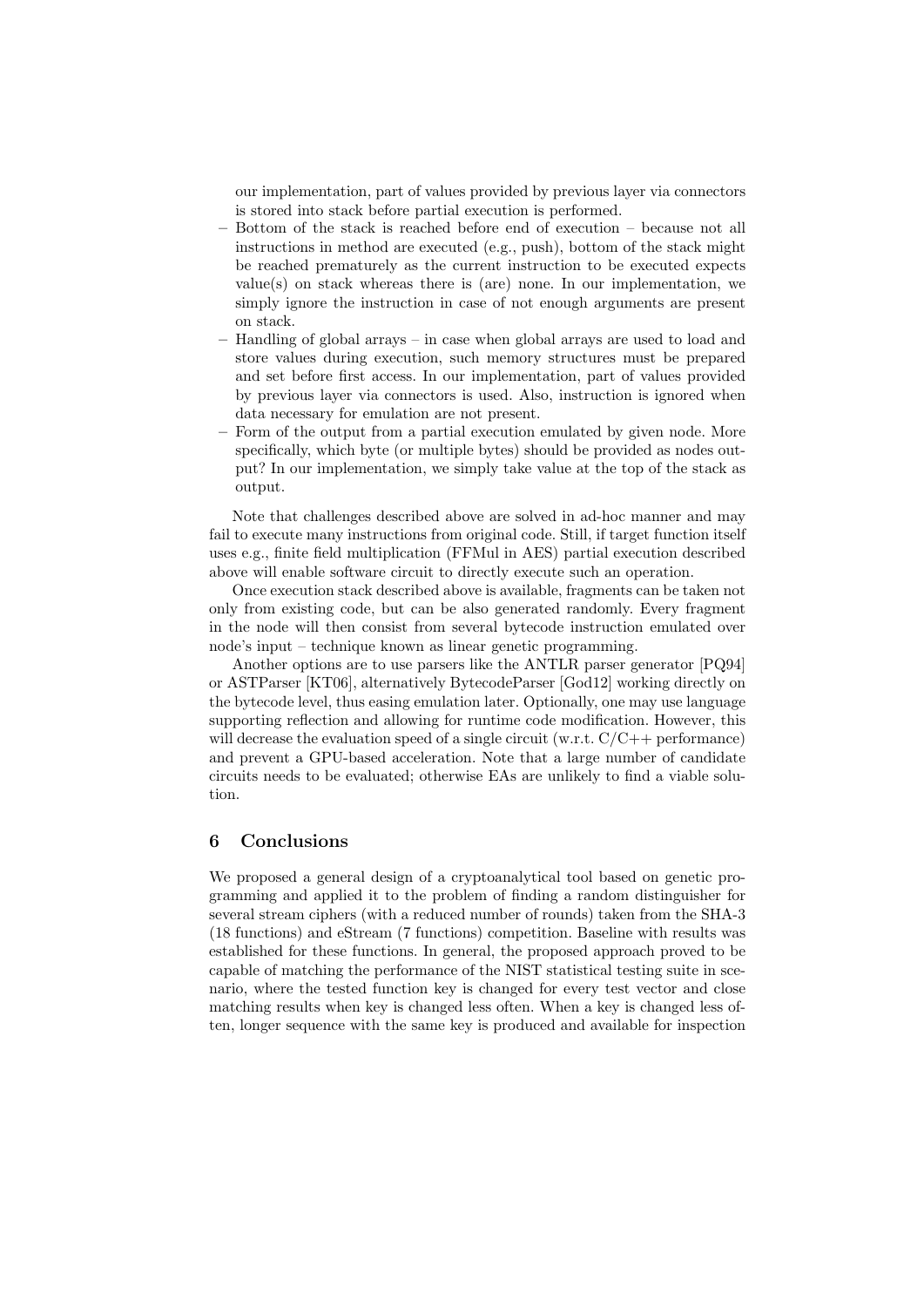by statistical testing suite where a basic version of the proposed approach is not able to deal with inputs longer than tens of bytes. Therefore, we proposed several extensions like circuit with memory or more complex function in the node capable to process very large inputs.

Future work will be devoted to evaluation of extension proposals and their comparison with basic version of proposed approach.

Acknowledgements: This work was supported by the GAP202/11/0422 project of the Czech Science Foundation. The access to computing and storage facilities owned by parties and projects contributing to the National Grid Infrastructure MetaCentrum, provided under the programme"Projects of Large Infrastructure for Research, Development, and Innovations" (LM2010005) is highly appreciated. Martin Ukrop provided data from the experiments with SHA-3 candidate functions evaluations.

# References

- [BNKF97] Wolfgang Banzhaf, Peter Nordin, Robert E Keller, and Frank D Francone. Genetic programming: An introduction: On the automatic evolution of computer programs and its applications. Morgan Kaufmann Publishers, 1997.
- [Bro04] Robert G. Brown. Dieharder: A random number test suite, version 3.31.1. 2004.
- [CVn05] Julio César Hernández Castro and Pedro Isasi Viñuela. New results on the genetic cryptanalysis of TEA and reduced-round versions of XTEA. New Gen. Comput., 23(3):233–243, September 2005.
- [DEKS10] Ali Doganaksoy, Barıs Ege, Onur Koçak, and Fatih Sulak. Statistical analysis of reduced round compression functions of SHA-3 second round candidates. Technical report, Institute of Applied Mathematics, Middle East Technical University, Turkey, 2010.
- [Del04] Bethany Delman. Genetic algorithms in cryptography. PhD thesis, Rochester Institute of Technology, 2004.
- [DS09] Itai Dinur and Adi Shamir. Cube attacks on tweakable black box polynomials. In Proceedings of the 28th Annual International Conference on Advances in Cryptology: the Theory and Applications of Cryptographic Techniques, EUROCRYPT '09, pages 278–299. Springer-Verlag, 2009.
- [ECR04] ECRYPT. Ecrypt estream competition, announced November 2004. 2004.
- [Gen10] Craig Gentry. Computing arbitrary functions of encrypted data. Commun. ACM, 53(3):97–105, March 2010.
- [GHD07] Aaron Garrett, John Hamilton, and Gerry Dozier. A comparison of genetic algorithm techniques for the cryptanalysis of TEA. International journal of intelligent control and systems, 12(4):325–330, 2007.
- [GL207] Galib 2.4.7, a c++ library of genetic algorithm components. 2007.
- [God12] Stephane Godbillon. Bytecodeparser java bytecode parser and emulator. 2012.
- [HOT06] Geoffrey E Hinton, Simon Osindero, and Yee-Whye Teh. A fast learning algorithm for deep belief nets. Neural computation, 18(7):1527–1554, 2006.
- [Hu10] Wei Hu. Cryptanalysis of TEA using quantum-inspired genetic algorithms. Journal of Software Engineering and Applications, 3(1):50–57, 2010.